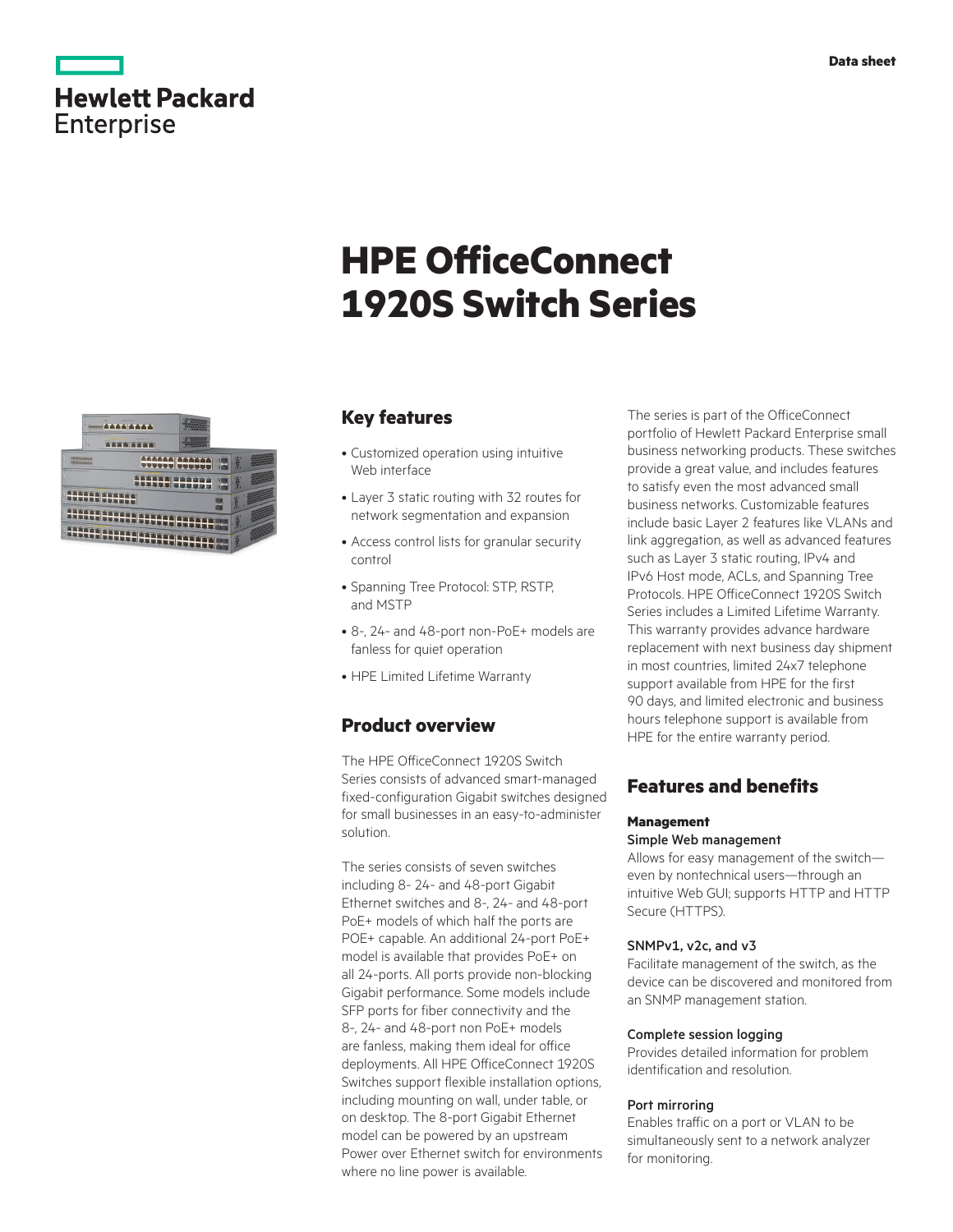#### Dual flash images

Provide independent primary and secondary operating system files for backup while upgrading.

#### Network Time Protocol (NTP)

Synchronizes timekeeping among distributed time servers; keeps timekeeping consistent among all clock-dependent devices within the network so that the devices can provide diverse applications based on the consistent time.

#### Manual network time configuration

Manually set the date and time on the switch in the absence of an NTP server.

#### Default DHCP client mode

Allows the switch to be directly connected to a network, enabling plug-and-play operation; in absence of a DHCP server on the network, the switch falls back to the static address 192.168.1.1

#### FTP and TFTP

Provides different mechanisms for configuration updates; FTP allows bidirectional transfers over a TCP/IP network; trivial FTP (TFTP) is a simpler method using user Datagram Protocol (UDP).

#### Remote monitoring (RMON)

Remote monitoring (RMON) provides advanced monitoring and reporting capabilities for statistics, history, alarms and events. RMON data is retrieved from the switch through a network management platform over SNMP.

#### **Quality of service (QoS)** Traffic prioritization

Provides time-sensitive packets (like VoIP and video) with priority over other traffic based on DSCP or IEEE 802.1p classification.

#### IEEE 802.1p/Q VLAN tagging

Delivers data to devices based on the priority and type of traffic; supports IEEE 802.1Q.

#### Advanced classifier based QoS

Classifies traffic using multiple match criteria based on Layer 2, 3, and 4 information.

#### Packet storm protection

Protects against unknown unicast, broadcast and multicast storms with user-defined thresholds.

#### Rate limiting

Sets per-port ingress enforced maximum or percent minimum bandwidth per queue.

#### Class of Service (CoS)

Sets the IEEE 802.1p priority tag based on IP address, IP Type of Service (ToS), Layer 3 protocol, TCP/UDP port number or source port.

#### Powerful QoS feature

Supports the following congestion actions: strict priority queuing (SP) or weighted round robin (WRR) queuing. SP and WWR queuing can be configured on individual switch ports.

#### **Connectivity**

IPv6 host

Enables switches to be managed and deployed at the IPv6 network's edge.

#### IEEE 802.3X Flow Control

Provides a flow throttling mechanism propagated through the network to prevent packet loss at a congested node.

#### IEEE 802.3at Power over Ethernet (PoE+)

Provides up to 30 W per port, which allows support of the latest PoE+ capable devices such as Video IP phones, wireless access points, and advanced pan/tilt/zoom security cameras, as well as any 15.4 W IEEE 802.3af-compliant end device; mitigates the cost of additional electrical cabling and circuits that would otherwise be necessary in IP phone and WLAN deployments.

#### PoE+ port availability

Ports 1–4 are PoE/PoE+ capable on the HPE OfficeConnect 1920S 8G PPoE+ 65W switch; ports 1–12 are PoE/PoE+ capable on the HPE OfficeConnect 1920S 24G 2SFP PPoE+ 185W switch; all ports provide PoE/PoE+ on the HPE OfficeConnect 1920S 24G 2SFP PoE+ 370W switch; ports 1–24 are PoE/PoE+ capable on the HPE OfficeConnect 1920S 48G 4SFP PPoE+ 370W switch.

#### Auto-PoE power configuration

The switch automatically assigns the required power to a port for a PD device based on Link Layer Discovery Protocol (LLDP). Optionally, the switch permits manual, per port, PoE power configuration.

#### PoE shut down mode

A PoE scheduler provides the ability to define the hours of PoE power being supplied to a group of switch ports based on a 24-hour day. The scheduler enables the flexibility to select individual days of a week as well as reoccurrence on a weekly basis with a start and end date.

#### PoE power allocation

Support multiple methods (automatic, IEEE 802.3af class, LLDP-MED, or user-specified) to allocate PoE power for more efficient energy savings.

#### SPF ports for fiber connectivity

Provides fiber connections for uplinks and other connections across longer distances than copper cabling can support; SFP ports are in addition to available copper Ethernet ports, providing a higher total number of available ports. Two SFP ports available on 24 and four SFP ports on 48 port models.

#### Loop protection

If the switch detects a loop, it disables the source port from forwarding data packets originating from the switch to avoid broadcast storms.

#### Auto MDI/MDI-X

Adjusts automatically for straight-through or crossover cables on all 10/100/1000 ports.

#### Energy Efficient Ethernet (EEE)

Compliant with IEEE 802.3az standard requirements to save energy during periods of low data activity.

#### Auto-port shut down

The switch saves power by automatically shutting down power to inactive ports. Power is restored on a port upon link detection.

#### Energy savings status

The switch provides an estimated cumulative energy savings due to green Ethernet features being enabled.

#### Energy-efficient cooling

Includes variable speed fans operating only at the speed necessary to maintain operating temperature to reduce excess noise and power consumption by the switch.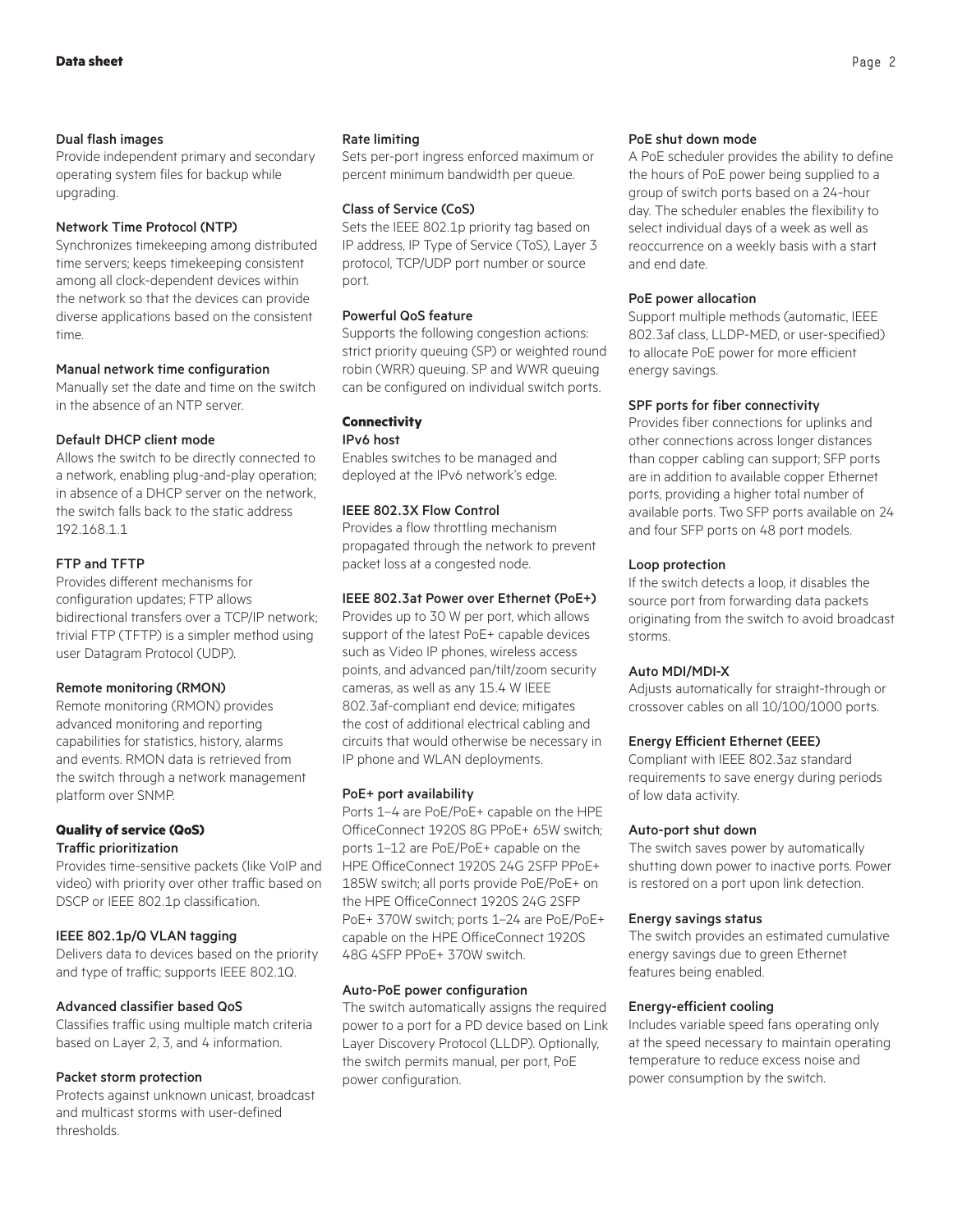#### **Security**

#### Access Control Lists (ACLs)

Enables network traffic filtering by creating an ACL, add rules and match criteria to an ACL, and apply the ACL to permit or deny on one or more interfaces or a VLAN. Up to 50 inbound entries may be configured based on IPv4 source and destination IP and MAC address, Layer 4 ports and protocol type of the IPv4 packet.

#### **RADIUS**

The switch support RADIUS authentication and configuration of up to 8 RADIUS servers.

#### RADIUS Accounting

A robust set of attributes and statistics are available for collecting information from the switch.

#### IEEE 802.1X access control

Authentication of network users on a per port basis prior to permitting network access. Port VLAN includes RADIUS VLAN assignment, dynamic VLAN creation, guest VLAN or into an unauthenticated VLAN.

#### Switch 802.1X supplicant

Enables the switch to authenticate itself to a RADIUS server.

#### Port isolation

Ports in a port isolation group are restricted from forwarding Layer 2 traffic between ports in that group; provides data privacy and security.

#### Automatic denial-of-service protection

Monitors for malicious attacks and protects the network by blocking the attacks.

#### Management password

Provides security so that only authorized access to the Web browser interface is allowed.

#### Secure Sockets Layer (SSL)

Encrypts all HTTP traffic, secure access to the browser-based management of the switch.

#### **Performance**

Half-and full-duplex auto-negotiating capability on every port doubles the throughput of every port.

#### Selectable queue configurations

Allows for increased performance by selecting the number of queues and associated memory buffering that best meet the requirements of the network applications.

#### IGMP snooping

Improves network performance through multicast filtering, instead of flooding traffic on all ports.

#### SFP fiber uplinks

Provides greater distance connectivity using Gigabit Ethernet fiber uplinks.

#### **Layer 2 switching**

#### Spanning Tree Protocol (STP)

Supports standard IEEE 802.1D STP, IEEE 802.1w Rapid Spanning Tree Protocol (RSTP) for faster convergence, and IEEE 802.1s Multiple Spanning Tree Protocol (MSTP).

#### BPDU filtering

Drops BPDU packets when STP is enabled globally but disabled on a specific port

#### Jumbo frame support

Supports up to 9216 bytes frame size to improve the performance of large data transfers.

#### VLAN support and tagging

Support for IEEE 802.1Q; 256 VLANs with a VLAN ID range of 2-4093.

#### **Layer 3 services** Address Resolution Protocol (ARP)

Displays the MAC address of another IP host in the same subnet; supports static ARPs; proxy ARP allows normal ARP operation between subnets or when subnets are separated by a Layer 2 network.

#### DHCP Relay

Simplifies management of DHCP addresses in networks with multiple subnets.

#### **Layer 3 routing** Static IPv4 routing

Provides basic routing supporting up to 32 static routes to allow manual routing configuration.

#### Link aggregation

Groups together multiple ports up to a maximum of eight ports per trunk either automatically using Link Aggregation Control Protocol (LACP), or manually, to form an ultra-high-bandwidth connection to the network backbone; help prevent traffic bottlenecks. The 8 port models support 4 trunks, 16 and 24 port models support 8 trunks, 48 port models support 16 trunks.

#### **Convergence**

#### LLDP-MED (Media Endpoint Discovery)

Defines a standard extension of LLDP that stores values for parameters such as QoS and VLAN to configure network devices such as IP phones automatically.

#### Auto-voice VLAN

Recognizes IP phones and automatically assigns voice traffic to dedicated VLAN for IP phones.

#### **Warranty and support**

This series comes with a Limited Lifetime Warranty providing advance hardware replacement with next business day shipment in most countries, 24x7 phone support available for the first 90 days, and electronic and business hours phone support for the entire warranty period. See **[hpe.com/networking/warrantysummary](http://hpe.com/networking/warrantysummary)**

for full warranty and support information included with your product purchase.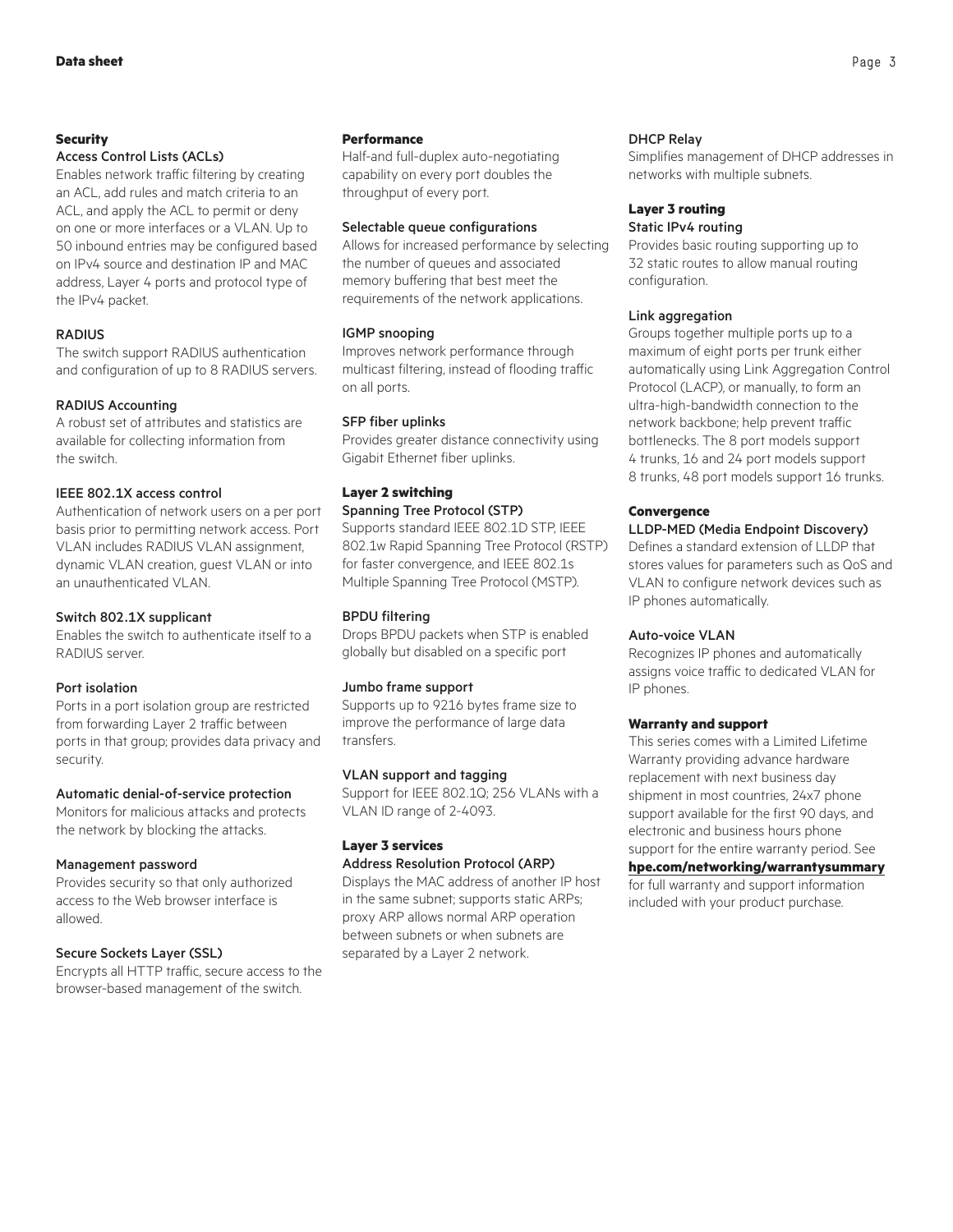## **HPE 1920S Switch Series**

|                                                                                                                                                                                  | man Strick Science                                                                                                                                                                                             |                                                                                                                                                                                                                                                                                                                                     | 200222 200222                                                                                                                                                                                                                                                                                               |
|----------------------------------------------------------------------------------------------------------------------------------------------------------------------------------|----------------------------------------------------------------------------------------------------------------------------------------------------------------------------------------------------------------|-------------------------------------------------------------------------------------------------------------------------------------------------------------------------------------------------------------------------------------------------------------------------------------------------------------------------------------|-------------------------------------------------------------------------------------------------------------------------------------------------------------------------------------------------------------------------------------------------------------------------------------------------------------|
| <b>Specifications</b>                                                                                                                                                            | <b>HPE OfficeConnect 1920S 8G Switch</b><br>(JL380A)                                                                                                                                                           | HPE OfficeConnect 1920S 8G PPoE+<br>65W Switch (JL383A)                                                                                                                                                                                                                                                                             | HPE OfficeConnect 1920S 24G 2SFP<br>Switch (JL381A)                                                                                                                                                                                                                                                         |
| I/O ports and slots                                                                                                                                                              | 8 RJ-45 autosensing 10/100/1000 ports<br>(IEEE 802.3 Type 10BASE-T, IEEE 802.3u<br>Type 100BASE-TX, IEEE 802.3ab<br>Type 1000BASE-T); Duplex: 10BASE-<br>T/100BASE-TX: half or full; 1000BASE-T:<br>full only  | 4 RJ-45 autosensing 10/100/1000 PoE+<br>ports; Duplex: 10BASE-T/100BASE-TX: half<br>or full; 1000BASE-T: full only<br>4 RJ-45 autosensing 10/100/1000 ports<br>(IEEE 802.3 Type 10BASE-T, IEEE 802.3u<br>Type 100BASE-TX, IEEE 802.3ab<br>Type 1000BASE-T); Duplex: 10BASE-<br>T/100BASE-TX: half or full; 1000BASE-T:<br>full only | 24 RJ-45 autosensing 10/100/1000<br>ports (IEEE 802.3 Type 10BASE-T,<br>IEEE 802.3u Type 100BASE-TX,<br>IEEE 802.3ab Type 1000BASE-T); Duplex:<br>10BASE-T/100BASE-TX: half or full;<br>1000BASE-T: full only<br>2 SFP 100/1000 Mbps ports (IEEE 802.3z<br>Type 1000BASE-X, IEEE 802.3u<br>Type 100BASE-FX) |
| <b>Physical characteristics</b><br>Dimensions<br>Weight                                                                                                                          | $10(w) \times 6.28(d) \times 1.73(h)$ in<br>(25.4 x 15.95 x 4.39 cm) (1U height)<br>1.81 lb (0.82 kg)                                                                                                          | $10(w) \times 6.28(d) \times 1.73(h)$ in<br>(25.4 x 15.95 x 4.39 cm) (1U height)<br>2.01 lb (0.91 kg)                                                                                                                                                                                                                               | 17.42(w) x 9.69(d) x 1.73(h) in<br>$(44.25 \times 24.61 \times 4.39$ cm) (1U height)<br>6 lb (2.72 kg)                                                                                                                                                                                                      |
| <b>Memory and processor</b>                                                                                                                                                      | ARM Cortex-A9 @ 400 MHz, 256 MB<br>SDRAM, 64 MB flash; packet buffer: 1.5 MB                                                                                                                                   | ARM Cortex-A9 @ 400 MHz, 256 MB<br>SDRAM, 64 MB flash; packet buffer: 1.5 MB                                                                                                                                                                                                                                                        | ARM Cortex-A9 @ 400 MHz, 256 MB<br>SDRAM, 64 MB flash; packet buffer: 1.5 MB                                                                                                                                                                                                                                |
| <b>Mounting and enclosure</b>                                                                                                                                                    |                                                                                                                                                                                                                |                                                                                                                                                                                                                                                                                                                                     | Mounts in an EIA standard 19-inch telco<br>rack or equipment cabinet<br>(hardware included)                                                                                                                                                                                                                 |
| <b>Performance</b><br>100 Mb Latency<br>1000 Mb Latency<br>Throughput<br>Routing/Switching capacity<br>Routing table size<br>MAC address table size                              | $< 7 \mu s$<br>$< 2.4 \mu s$<br>Up to 11.9 Mpps (64-byte packets)<br>16 Gbps<br>32 entries<br>8000 entries                                                                                                     | < 7µs<br>$< 2.3 \mu s$<br>Up to 11.9 Mpps (64-byte packets)<br>16 Gbps<br>32 entries<br>8000 entries                                                                                                                                                                                                                                | $< 7 \mu s$<br>$< 2 \mu s$<br>Up to 38.6 Mpps (64-byte packets)<br>52 Gbps<br>32 entries<br>8000 entries                                                                                                                                                                                                    |
| <b>Reliability</b><br>MTBF (years)                                                                                                                                               | 144.9                                                                                                                                                                                                          | 112.4                                                                                                                                                                                                                                                                                                                               | 80.0                                                                                                                                                                                                                                                                                                        |
| <b>Environment</b><br>Operating temperature<br>Operating relative humidity<br>Nonoperating/Storage temperature<br>Nonoperating/Storage relative humidity<br>Altitude<br>Acoustic | 32°F to 104°F (0°C to 40°C)<br>15% to 95%, noncondensing<br>@ 104°F (40°C)<br>-40°F to 158°F (-40°C to 70°C)<br>15% to 95%, noncondensing<br>@ 140°F (60°C)<br>up to 10,000 ft (3 km)<br>Pressure: 0 dB No Fan | 32°F to 104°F (0°C to 40°C)<br>15% to 95%, noncondensing<br>@ 104°F (40°C)<br>-40°F to 158°F (-40°C to 70°C)<br>15% to 95%, noncondensing<br>@ 140°F (60°C)<br>up to 10,000 ft (3 km)<br>Pressure: 0 dB No Fan                                                                                                                      | 32°F to 104°F (0°C to 40°C)<br>15% to 95%, noncondensing<br>@ 104°F (40°C)<br>-40°F to 158°F (-40°C to 70°C)<br>15% to 95%, noncondensing<br>@ 140°F (60°C)<br>up to 10,000 ft (3 km)<br>Pressure: 0 dB No Fan                                                                                              |
| <b>Electrical characteristics</b><br>Frequency<br>AC voltage<br>Current<br>Maximum power rating<br>Idle power<br>PoE power                                                       | 50/60 Hz<br>100 - 240 VAC<br>.2 A<br>9.5 W<br>8.2 W<br>Notes:                                                                                                                                                  | 50/60 Hz<br>100 - 240 VAC<br>.9 A<br>72.9 W<br>9.7 W<br>65 W PoE+                                                                                                                                                                                                                                                                   | 50/60 Hz<br>100 - 127/200 - 240 VAC<br>.5/.3 A<br>15.7 W<br>11.6 W                                                                                                                                                                                                                                          |
|                                                                                                                                                                                  | Maximum power rating is the worst-case<br>theoretical maximum value provided for<br>planning the infrastructure with 100%<br>traffic, all ports plugged in.                                                    | Maximum power rating is the worst-case<br>theoretical maximum value for planning<br>the infrastructure with fully loaded PoE,<br>100% traffic and all ports plugged in.                                                                                                                                                             | Maximum power rating is the worst-case<br>theoretical maximum value provided for<br>planning the infrastructure with 100%<br>traffic, all ports plugged in.                                                                                                                                                 |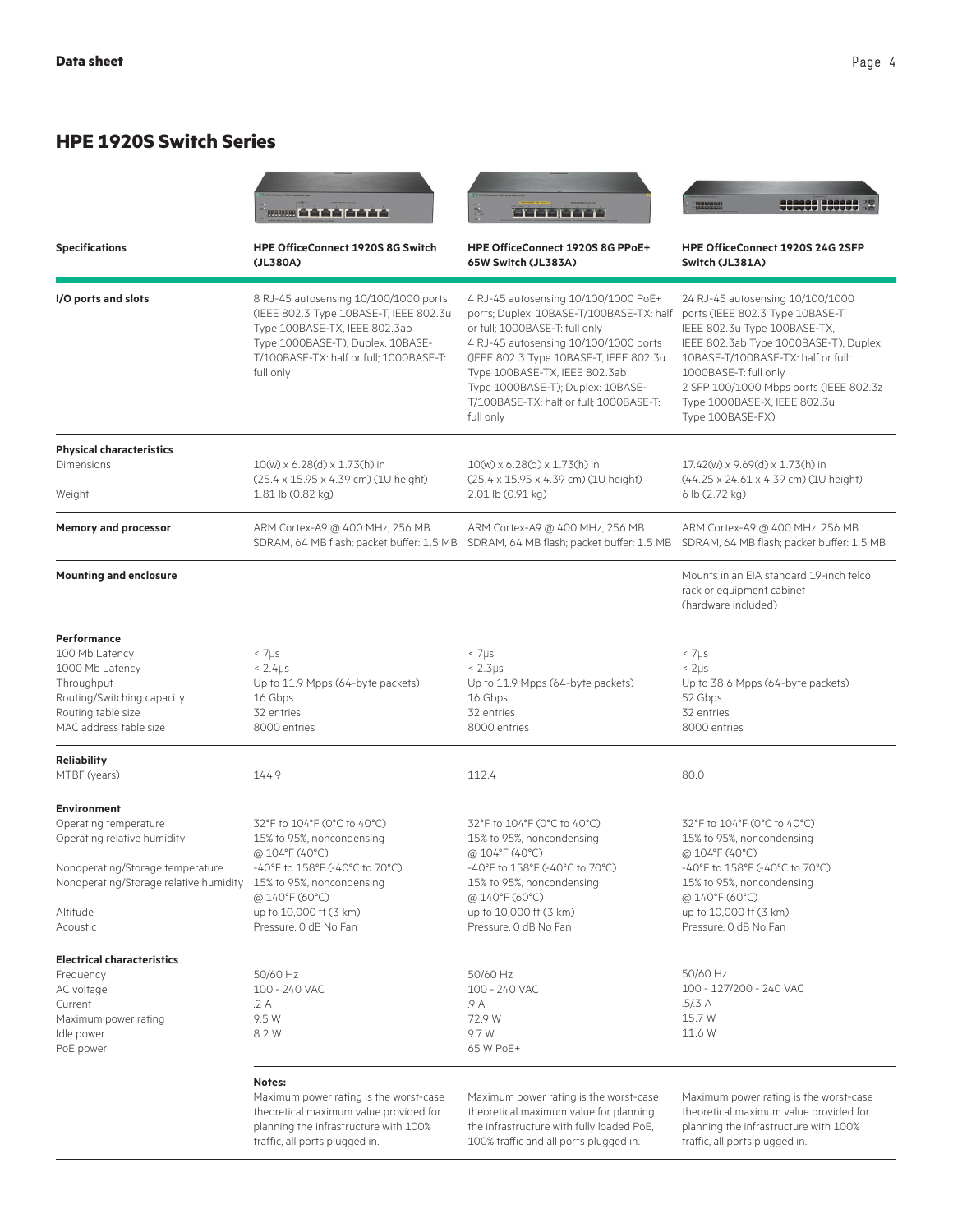# **HPE 1920S Switch Series (continued)**

| <b>Specifications</b>          | <b>HPE OfficeConnect 1920S 8G Switch</b>                         | HPE OfficeConnect 1920S 8G PPoE+                                 | HPE OfficeConnect 1920S 24G 2SFP                                                                                                                                                                  |
|--------------------------------|------------------------------------------------------------------|------------------------------------------------------------------|---------------------------------------------------------------------------------------------------------------------------------------------------------------------------------------------------|
|                                | (JL380A)                                                         | 65W Switch (JL383A)                                              | Switch (JL381A)                                                                                                                                                                                   |
| Safety                         | UL 60950-1; IEC 60950-1;                                         | UL 60950-1; IEC 60950-1;                                         | UL 60950-1; IEC 60950-1;                                                                                                                                                                          |
|                                | EN 60950-1; CAN/CSA-C22.2 No.                                    | EN 60950-1; CAN/CSA-C22.2 No.                                    | EN 60950-1; CAN/CSA-C22.2 No. 60950-1;                                                                                                                                                            |
|                                | 60950-1; EN 60825-1                                              | 60950-1; EN 60825-1                                              | EN 60825-1                                                                                                                                                                                        |
| <b>Emissions</b>               | Class A: FCC CFR 47 Part 15, Class A:<br>EN 55032: 2015/CISPR-32 | Class A; FCC CFR 47 Part 15, Class A;<br>EN 55032: 2015/CISPR-32 | VCCI Class A; CNS 13438; ICES-003 Issue 5 VCCI Class A; CNS 13438; ICES-003 Issue 5 VCCI Class A; CNS 13438; ICES-003 Issue 5<br>Class A; FCC CFR 47 Part 15, Class A;<br>EN 55032: 2015/CISPR-32 |
| Immunity                       |                                                                  |                                                                  |                                                                                                                                                                                                   |
| Generic                        | EN 55024, CISPR 24                                               | EN 55024, CISPR 24                                               | EN 55024, CISPR 24                                                                                                                                                                                |
| EN                             | EN 55024, CISPR 24                                               | EN 55024, CISPR 24                                               | EN 55024, CISPR 24                                                                                                                                                                                |
| <b>ESD</b>                     | IEC 61000-4-2                                                    | IEC 61000-4-2                                                    | IEC 61000-4-2                                                                                                                                                                                     |
| Radiated                       | IEC 61000-4-3                                                    | IEC 61000-4-3                                                    | IEC 61000-4-3                                                                                                                                                                                     |
| EFT/Burst                      | IEC 61000-4-4                                                    | IEC 61000-4-4                                                    | IEC 61000-4-4                                                                                                                                                                                     |
| Surge                          | IEC 61000-4-5                                                    | IEC 61000-4-5                                                    | IEC 61000-4-5                                                                                                                                                                                     |
| Conducted                      | IEC 61000-4-6                                                    | IEC 61000-4-6                                                    | IEC 61000-4-6                                                                                                                                                                                     |
| Power frequency magnetic field | IEC 61000-4-8                                                    | IEC 61000-4-8                                                    | IEC 61000-4-8                                                                                                                                                                                     |
| Voltage dips and interruptions | IEC 61000-4-11                                                   | IEC 61000-4-11                                                   | IEC 61000-4-11                                                                                                                                                                                    |
| Harmonics                      | EN 61000-3-2, IEC 61000-3-2                                      | EN 61000-3-2, IEC 61000-3-2                                      | EN 61000-3-2, IEC 61000-3-2                                                                                                                                                                       |
| Flicker                        | EN 61000-3-3, IEC 61000-3-3                                      | EN 61000-3-3, IEC 61000-3-3                                      | EN 61000-3-3, IEC 61000-3-3                                                                                                                                                                       |
| Management                     | Web browser; SNMP Manager                                        | Web browser; SNMP Manager                                        | Web browser; SNMP Manager                                                                                                                                                                         |
| <b>Notes</b>                   |                                                                  |                                                                  | Use only supported genuine<br>HPE mini-GBICs with your switch.                                                                                                                                    |
| <b>Services</b>                | Refer to the Hewlett Packard Enterprise                          | Refer to the Hewlett Packard Enterprise                          | Refer to the Hewlett Packard Enterprise                                                                                                                                                           |
|                                | website at hpe.com/networking/services                           | website at hpe.com/networking/services                           | website at hpe.com/networking/services                                                                                                                                                            |
|                                | for details on the service-level descriptions                    | for details on the service-level descriptions                    | for details on the service-level descriptions                                                                                                                                                     |
|                                | and product numbers. For details about                           | and product numbers. For details about                           | and product numbers. For details about                                                                                                                                                            |
|                                | services, and response times in your area,                       | services, and response times in your area,                       | services, and response times in your area,                                                                                                                                                        |
|                                | please contact your local Hewlett Packard                        | please contact your local Hewlett Packard                        | please contact your local Hewlett Packard                                                                                                                                                         |
|                                | Enterprise sales office.                                         | Enterprise sales office.                                         | Enterprise sales office.                                                                                                                                                                          |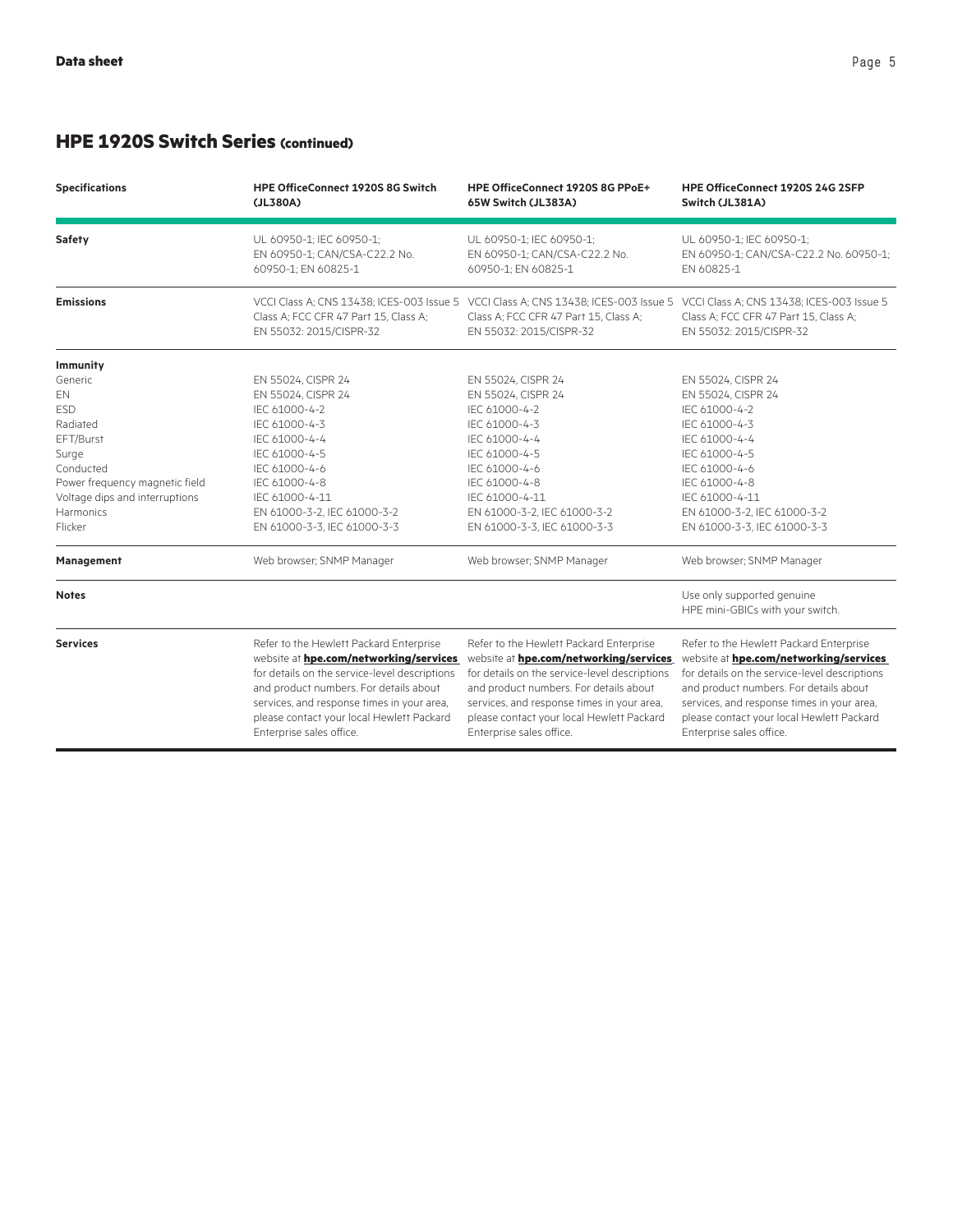# **HPE OfficeConnect 1920S Switch Series**

|                                                                                                                                                                                  | <b>988888 888888</b>                                                                                                                                                                                                                                                                                                                                                                                                                | <u>HHHHHHH</u>                                                                                                                                                                                                                                                                                                                                                                                                                      | 1111111111111111                                                                                                                                                                                                                                                                                             |
|----------------------------------------------------------------------------------------------------------------------------------------------------------------------------------|-------------------------------------------------------------------------------------------------------------------------------------------------------------------------------------------------------------------------------------------------------------------------------------------------------------------------------------------------------------------------------------------------------------------------------------|-------------------------------------------------------------------------------------------------------------------------------------------------------------------------------------------------------------------------------------------------------------------------------------------------------------------------------------------------------------------------------------------------------------------------------------|--------------------------------------------------------------------------------------------------------------------------------------------------------------------------------------------------------------------------------------------------------------------------------------------------------------|
| <b>Specifications</b>                                                                                                                                                            | HPE OfficeConnect 1920S 24G 2SFP<br>PPoE+185W Switch (JL384A)                                                                                                                                                                                                                                                                                                                                                                       | HPE OfficeConnect 1920S 24G 2SFP<br>PoE+370W Switch (JL385A)                                                                                                                                                                                                                                                                                                                                                                        | HPE OfficeConnect 1920S 48G 4SFP<br>Switch (JL382A)                                                                                                                                                                                                                                                          |
| I/O ports and slots                                                                                                                                                              | 12 RJ-45 autosensing 10/100/1000 PoE+<br>ports; Duplex: 10BASE-T/100BASE-TX: half<br>or full; 1000BASE-T: full only<br>12 RJ-45 autosensing 10/100/1000 ports<br>(IEEE 802.3 Type 10BASE-T, IEEE 802.3u<br>Type 100BASE-TX, IEEE 802.3ab<br>Type 1000BASE-T); Duplex: 10BASE-<br>T/100BASE-TX: half or full; 1000BASE-T:<br>full only<br>2 SFP 100/1000 Mbps ports (IEEE 802.3z<br>Type 1000BASE-X, IEEE 802.3u<br>Type 100BASE-FX) | 12 RJ-45 autosensing 10/100/1000 PoE+<br>ports; Duplex: 10BASE-T/100BASE-TX: half<br>or full; 1000BASE-T: full only<br>12 RJ-45 autosensing 10/100/1000 ports<br>(IEEE 802.3 Type 10BASE-T, IEEE 802.3u<br>Type 100BASE-TX, IEEE 802.3ab<br>Type 1000BASE-T); Duplex: 10BASE-<br>T/100BASE-TX: half or full; 1000BASE-T:<br>full only<br>2 SFP 100/1000 Mbps ports (IEEE 802.3z<br>Type 1000BASE-X, IEEE 802.3u<br>Type 100BASE-FX) | 48 RJ-45 autosensing 10/100/1000 ports<br>(IEEE 802.3 Type 10BASE-T, IEEE 802.3u<br>Type 100BASE-TX, IEEE 802.3ab<br>Type 1000BASE-T); Duplex: 10BASE-<br>T/100BASE-TX: half or full; 1000BASE-T:<br>full only<br>4 SFP 100/1000 Mbps ports<br>(IEEE 802.3z Type 1000BASE-X,<br>IEEE 802.3u Type 100BASE-FX) |
| <b>Physical characteristics</b><br>Dimensions                                                                                                                                    | 17.42(w) x 9.69(d) x 1.73(h) in<br>(44.25 x 24.61 x 4.39 cm) (1U height)                                                                                                                                                                                                                                                                                                                                                            | 17.42(w) x 12.7(d) x 1.73(h) in<br>(44.25 x 32.26 x 4.39 cm) (1U height)                                                                                                                                                                                                                                                                                                                                                            | 17.42(w) x 9.69(d) x 1.73(h) in<br>(44.25 x 24.61 x 4.39 cm) (1U height)                                                                                                                                                                                                                                     |
| Weight<br><b>Memory and processor</b>                                                                                                                                            | 7.3 lb (3.31 kg)<br>ARM Cortex-A9 @ 400 MHz, 256 MB                                                                                                                                                                                                                                                                                                                                                                                 | 9.7 lb $(4.4 \text{ kg})$<br>ARM Cortex-A9 @ 400 MHz, 256 MB                                                                                                                                                                                                                                                                                                                                                                        | 7.3 lb (3.31 kg)<br>ARM Cortex-A9 @ 400 MHz, 256 MB                                                                                                                                                                                                                                                          |
| <b>Mounting and enclosure</b>                                                                                                                                                    | SDRAM, 64 MB flash; packet buffer: 1.5 MB<br>Mounts in an EIA standard 19-inch telco<br>rack or equipment cabinet<br>(hardware included)                                                                                                                                                                                                                                                                                            | SDRAM, 64 MB flash; packet buffer: 1.5 MB<br>Mounts in an EIA standard 19-inch telco<br>rack or equipment cabinet<br>(hardware included)                                                                                                                                                                                                                                                                                            | SDRAM, 64 MB flash; packet buffer: 1.5 MB<br>Mounts in an EIA standard 19-inch telco<br>rack or equipment cabinet<br>(hardware included)                                                                                                                                                                     |
| <b>Performance</b><br>100 Mb Latency<br>1000 Mb Latency<br>Throughput<br>Routing/Switching capacity<br>Routing table size<br>MAC address table size                              | $< 7 \mu s$<br>$\leq 2 \mu s$<br>Up to 38.6 Mpps (64-byte packets)<br>52 Gbps<br>32 entries<br>8000 entries                                                                                                                                                                                                                                                                                                                         | $\leq 7 \mu s$<br>$\leq 2 \mu s$<br>Up to 77.3 Mpps (64-byte packets)<br>52 Gbps<br>32 entries<br>16000 entries                                                                                                                                                                                                                                                                                                                     | $\leq 7 \mu s$<br>$\leq 2 \mu s$<br>Up to 77.3 Mpps (64-byte packets)<br>104 Gbps<br>32 entries<br>16000 entries                                                                                                                                                                                             |
| <b>Reliability</b><br>MTBF (years)                                                                                                                                               | 64.5                                                                                                                                                                                                                                                                                                                                                                                                                                | 57.1                                                                                                                                                                                                                                                                                                                                                                                                                                | 61.7                                                                                                                                                                                                                                                                                                         |
| <b>Environment</b><br>Operating temperature<br>Operating relative humidity<br>Nonoperating/Storage temperature<br>Nonoperating/Storage relative humidity<br>Altitude<br>Acoustic | 32°F to 104°F (0°C to 40°C)<br>15% to 95%, noncondensing<br>@ 104°F (40°C)<br>-40°F to 158°F (-40°C to 70°C)<br>15% to 95%, noncondensing<br>@ 140°F (60°C)<br>up to 10,000 ft (3 km)<br>Power: 36 dB                                                                                                                                                                                                                               | 32°F to 104°F (0°C to 40°C)<br>15% to 95%, noncondensing<br>@ 104°F (40°C)<br>-40°F to 158°F (-40°C to 70°C)<br>15% to 95%, noncondensing<br>@ 140°F (60°C)<br>up to 10,000 ft (3 km)<br>Power: 45 dB                                                                                                                                                                                                                               | 32°F to 104°F (0°C to 40°C)<br>15% to 95%, noncondensing<br>@ 104°F (40°C)<br>-40°F to $158$ °F (-40°C to 70°C)<br>15% to 95%, noncondensing<br>@ 140°F (60°C)<br>up to 10,000 ft (3 km)<br>Pressure: 0 dB No Fan                                                                                            |
| <b>Electrical characteristics</b><br>Frequency<br>AC voltage<br>Current<br>Maximum power rating<br>Idle power<br>PoE power                                                       | 50/60 Hz<br>100 - 127/200 - 240 VAC<br>2.6/1.3 A<br>207.9 W<br>19 W<br>185 W PoE+                                                                                                                                                                                                                                                                                                                                                   | 50/60 Hz<br>100 - 127/200 - 240 VAC<br>3.5/1.9 A<br>435 W<br>34.2 W<br>370 W PoE+                                                                                                                                                                                                                                                                                                                                                   | 50/60 Hz<br>100 - 127/200 - 240 VAC<br>.8/5A<br>32.2 W<br>23.3 W                                                                                                                                                                                                                                             |
|                                                                                                                                                                                  | Notes:<br>Maximum power rating is the worst-case<br>theoretical maximum value provided for<br>planning the infrastructure with 100%                                                                                                                                                                                                                                                                                                 | Maximum power rating is the worst-case<br>theoretical maximum value for planning<br>the infrastructure with fully loaded PoE,                                                                                                                                                                                                                                                                                                       | Maximum power rating is the worst-case<br>theoretical maximum value for planning<br>the infrastructure with 100% traffic and all                                                                                                                                                                             |

100% traffic and all ports plugged in.

ports plugged in.

traffic, all ports plugged in.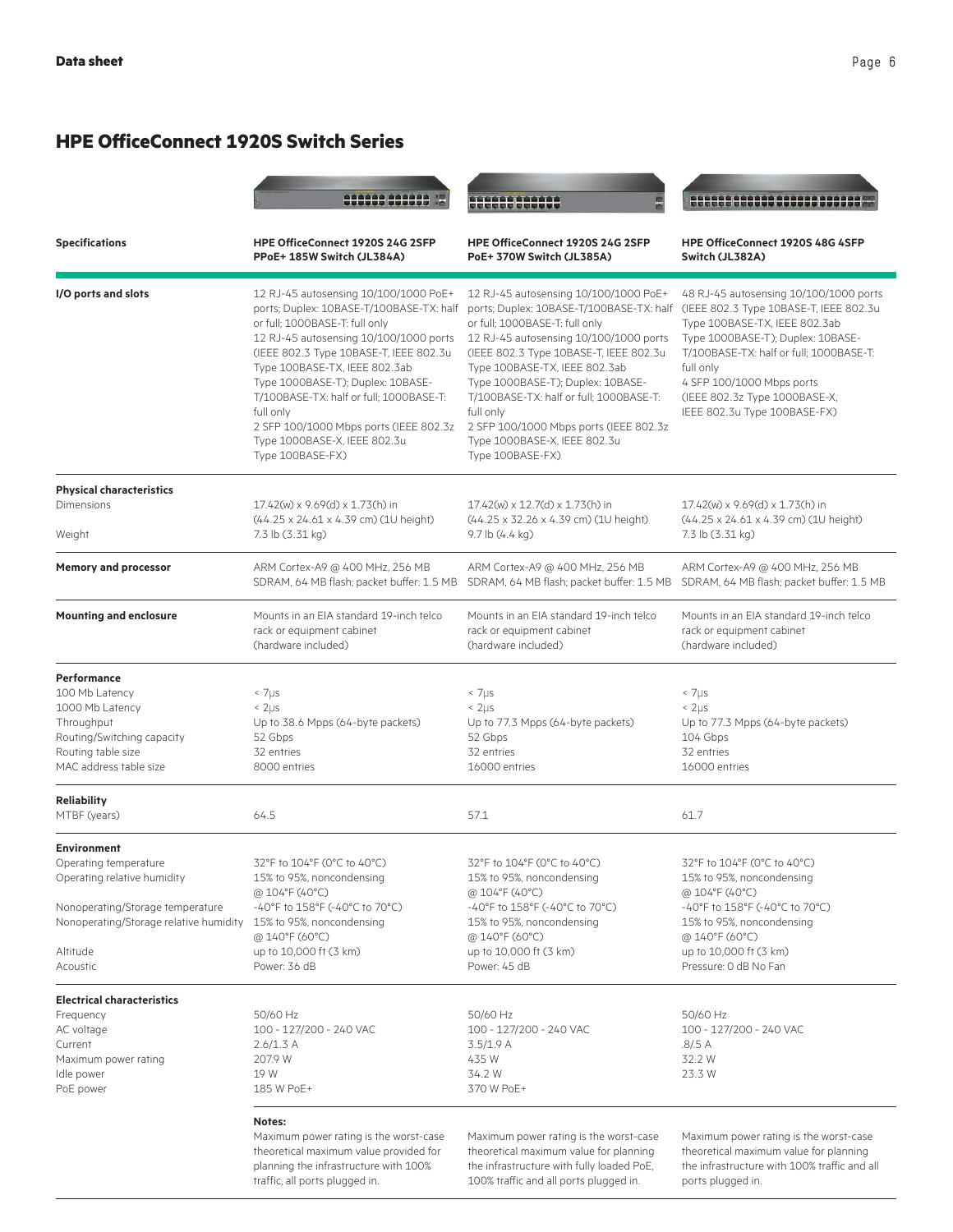# **HPE OfficeConnect 1920S Switch Series (continued)**

| <b>Specifications</b>          | <b>HPE OfficeConnect 1920S 8G Switch</b><br>(JL380A)                                                                                                                                                                                                                                                | HPE OfficeConnect 1920S 8G PPoE+<br>65W Switch (JL383A)                                                                                                                                                                                                                                             | HPE OfficeConnect 1920S 24G 2SFP<br>Switch (JL381A)                                                                                                                                                                                                                                                 |
|--------------------------------|-----------------------------------------------------------------------------------------------------------------------------------------------------------------------------------------------------------------------------------------------------------------------------------------------------|-----------------------------------------------------------------------------------------------------------------------------------------------------------------------------------------------------------------------------------------------------------------------------------------------------|-----------------------------------------------------------------------------------------------------------------------------------------------------------------------------------------------------------------------------------------------------------------------------------------------------|
| Safety                         | UL 60950-1; IEC 60950-1; EN 60950-1;<br>CAN/CSA-C22.2 No. 60950-1;<br>EN 60825-1                                                                                                                                                                                                                    | UL 60950-1; IEC 60950-1; EN 60950-1;<br>CAN/CSA-C22.2 No. 60950-1;<br>EN 60825-1                                                                                                                                                                                                                    | UL 60950-1; IEC 60950-1; EN 60950-1;<br>CAN/CSA-C22.2 No. 60950-1;<br>EN 60825-1                                                                                                                                                                                                                    |
| <b>Emissions</b>               | VCCI Class A: CNS 13438; ICES-003<br>Issue 5 Class A; FCC CFR 47 Part 15,<br>Class A; EN 55032: 2015/CISPR-32                                                                                                                                                                                       | VCCI Class A; CNS 13438; ICES-003<br>Issue 5 Class A; FCC CFR 47 Part 15,<br>Class A; EN 55032: 2015/CISPR-32                                                                                                                                                                                       | VCCI Class A; CNS 13438; ICES-003<br>Issue 5 Class A; FCC CFR 47 Part 15,<br>Class A: EN 55032: 2015/CISPR-32                                                                                                                                                                                       |
| Immunity                       |                                                                                                                                                                                                                                                                                                     |                                                                                                                                                                                                                                                                                                     |                                                                                                                                                                                                                                                                                                     |
| Generic<br>EN                  | EN 55024, CISPR 24<br>EN 55024, CISPR 24                                                                                                                                                                                                                                                            | EN 55024, CISPR 24<br>EN 55024, CISPR 24                                                                                                                                                                                                                                                            | EN 55024, CISPR 24<br>EN 55024, CISPR 24                                                                                                                                                                                                                                                            |
| <b>ESD</b>                     | IEC 61000-4-2                                                                                                                                                                                                                                                                                       | IEC 61000-4-2                                                                                                                                                                                                                                                                                       | IEC 61000-4-2                                                                                                                                                                                                                                                                                       |
| Radiated                       | IEC 61000-4-3                                                                                                                                                                                                                                                                                       | IEC 61000-4-3                                                                                                                                                                                                                                                                                       | IEC 61000-4-3                                                                                                                                                                                                                                                                                       |
| EFT/Burst                      | IEC 61000-4-4                                                                                                                                                                                                                                                                                       | IEC 61000-4-4                                                                                                                                                                                                                                                                                       | IEC 61000-4-4                                                                                                                                                                                                                                                                                       |
| Surge                          | IEC 61000-4-5                                                                                                                                                                                                                                                                                       | IEC 61000-4-5                                                                                                                                                                                                                                                                                       | IEC 61000-4-5                                                                                                                                                                                                                                                                                       |
| Conducted                      | IEC 61000-4-6                                                                                                                                                                                                                                                                                       | IEC 61000-4-6                                                                                                                                                                                                                                                                                       | IEC 61000-4-6                                                                                                                                                                                                                                                                                       |
| Power frequency magnetic field | IEC 61000-4-8                                                                                                                                                                                                                                                                                       | IEC 61000-4-8                                                                                                                                                                                                                                                                                       | IEC 61000-4-8                                                                                                                                                                                                                                                                                       |
| Voltage dips and interruptions | IEC 61000-4-11                                                                                                                                                                                                                                                                                      | IEC 61000-4-11                                                                                                                                                                                                                                                                                      | IEC 61000-4-11                                                                                                                                                                                                                                                                                      |
| Harmonics                      | EN 61000-3-2, IEC 61000-3-2                                                                                                                                                                                                                                                                         | EN 61000-3-2, IEC 61000-3-2                                                                                                                                                                                                                                                                         | EN 61000-3-2, IEC 61000-3-2                                                                                                                                                                                                                                                                         |
| Flicker                        | EN 61000-3-3, IEC 61000-3-3                                                                                                                                                                                                                                                                         | EN 61000-3-3, IEC 61000-3-3                                                                                                                                                                                                                                                                         | EN 61000-3-3, IEC 61000-3-3                                                                                                                                                                                                                                                                         |
| Management                     | Web browser; SNMP Manager                                                                                                                                                                                                                                                                           | Web browser; SNMP Manager                                                                                                                                                                                                                                                                           | Web browser; SNMP Manager                                                                                                                                                                                                                                                                           |
| <b>Notes</b>                   | Use only supported genuine<br>HPE mini-GBICs with your switch.                                                                                                                                                                                                                                      | Use only supported genuine<br>HPE mini-GBICs with your switch.                                                                                                                                                                                                                                      | Use only supported genuine<br>HPE mini-GBICs with your switch.                                                                                                                                                                                                                                      |
| <b>Services</b>                | Refer to the Hewlett Packard Enterprise<br>website at hpe.com/networking/services<br>for details on the service-level descriptions<br>and product numbers. For details about<br>services, and response times in your area,<br>please contact your local Hewlett Packard<br>Enterprise sales office. | Refer to the Hewlett Packard Enterprise<br>website at hpe.com/networking/services<br>for details on the service-level descriptions<br>and product numbers. For details about<br>services, and response times in your area,<br>please contact your local Hewlett Packard<br>Enterprise sales office. | Refer to the Hewlett Packard Enterprise<br>website at hpe.com/networking/services<br>for details on the service-level descriptions<br>and product numbers. For details about<br>services, and response times in your area,<br>please contact your local Hewlett Packard<br>Enterprise sales office. |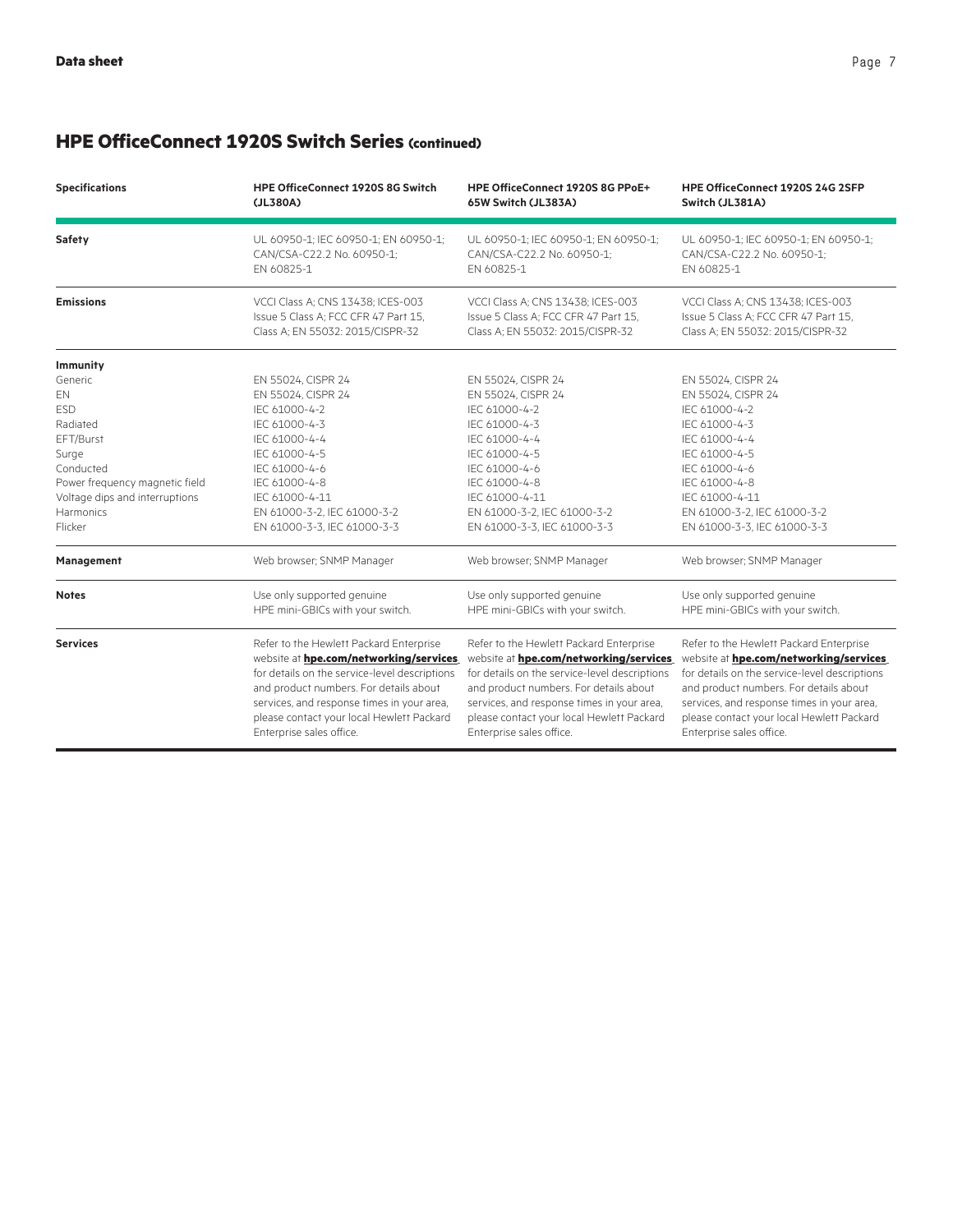## **HPE OfficeConnect 1920S Switch Series (continued)**



| <b>Specifications</b>                            | HPE OfficeConnect 1920S 48G 4SFP<br>PPoE+ 370W Switch (JL386A)                                                                                                                                                                                                                                                                                                                                                                                                                                                                   |
|--------------------------------------------------|----------------------------------------------------------------------------------------------------------------------------------------------------------------------------------------------------------------------------------------------------------------------------------------------------------------------------------------------------------------------------------------------------------------------------------------------------------------------------------------------------------------------------------|
| I/O ports and slots                              | 24 RJ-45 autosensing 10/100/1000 PoE+<br>ports; Duplex: 10BASE-T/100BASE-TX: half<br>or full; 1000BASE-T: full only<br>4 SFP 100/1000 Mbps slots (IEEE 802.3u<br>Type 100BASE-FX, IEEE 802.3z<br>Type 1000BASE-X<br>24 RJ-45 autosensing 10/100/1000 ports<br>(IEEE 802.3 Type 10BASE-T, IEEE 802.3u<br>Type 100BASE-TX, IEEE 802.3ab<br>Type 1000BASE-T); Duplex: 10BASE-<br>T/100BASE-TX: half or full; 1000BASE-T:<br>full only<br>4 SFP 100/1000 Mbps ports (IEEE 802.3z<br>Type 1000BASE-X, IEEE 802.3u<br>Type 100BASE-FX) |
| <b>Physical characteristics</b>                  |                                                                                                                                                                                                                                                                                                                                                                                                                                                                                                                                  |
| Dimensions                                       | 17.42(w) x 12.7(d) x 1.73(h) in                                                                                                                                                                                                                                                                                                                                                                                                                                                                                                  |
| Weight                                           | (44.25 x 32.26 x 4.39 cm) (1U height)<br>9.7 lb (4.4 kg)                                                                                                                                                                                                                                                                                                                                                                                                                                                                         |
| <b>Memory and processor</b>                      | ARM Cortex-A9 @ 400 MHz, 256 MB<br>SDRAM, 64 MB flash; packet buffer: 1.5 MB                                                                                                                                                                                                                                                                                                                                                                                                                                                     |
| <b>Mounting and enclosure</b>                    | Mounts in an EIA standard 19-inch telco<br>rack or equipment cabinet<br>(hardware included)                                                                                                                                                                                                                                                                                                                                                                                                                                      |
| <b>Performance</b>                               |                                                                                                                                                                                                                                                                                                                                                                                                                                                                                                                                  |
| 100 Mb Latency                                   | $< 7 \mu s$                                                                                                                                                                                                                                                                                                                                                                                                                                                                                                                      |
| 1000 Mb Latency                                  | $\leq 2 \mu s$                                                                                                                                                                                                                                                                                                                                                                                                                                                                                                                   |
| Throughput                                       | Up to 77.3 Mpps (64-byte packets)                                                                                                                                                                                                                                                                                                                                                                                                                                                                                                |
| Routing/Switching capacity<br>Routing table size | 104 Gbps<br>32 entries                                                                                                                                                                                                                                                                                                                                                                                                                                                                                                           |
| MAC address table size                           | 16000 entries                                                                                                                                                                                                                                                                                                                                                                                                                                                                                                                    |
| <b>Reliability</b>                               |                                                                                                                                                                                                                                                                                                                                                                                                                                                                                                                                  |
| MTBF (years)                                     | 45                                                                                                                                                                                                                                                                                                                                                                                                                                                                                                                               |
| <b>Environment</b>                               |                                                                                                                                                                                                                                                                                                                                                                                                                                                                                                                                  |
| Operating temperature                            | 32°F to 104°F (0°C to 40°C)                                                                                                                                                                                                                                                                                                                                                                                                                                                                                                      |
| Operating relative humidity                      | 15% to 95%, noncondensing                                                                                                                                                                                                                                                                                                                                                                                                                                                                                                        |
| Nonoperating/Storage temperature                 | @ 104°F (40°C)<br>-40°F to 158°F (-40°C to 70°C)                                                                                                                                                                                                                                                                                                                                                                                                                                                                                 |
| Nonoperating/Storage relative humidity           | 15% to 95%, noncondensing                                                                                                                                                                                                                                                                                                                                                                                                                                                                                                        |
|                                                  | @ 140°F (60°C)                                                                                                                                                                                                                                                                                                                                                                                                                                                                                                                   |
| Altitude                                         | up to 10,000 ft (3 km)                                                                                                                                                                                                                                                                                                                                                                                                                                                                                                           |
| Acoustic                                         | Power: 45 dB                                                                                                                                                                                                                                                                                                                                                                                                                                                                                                                     |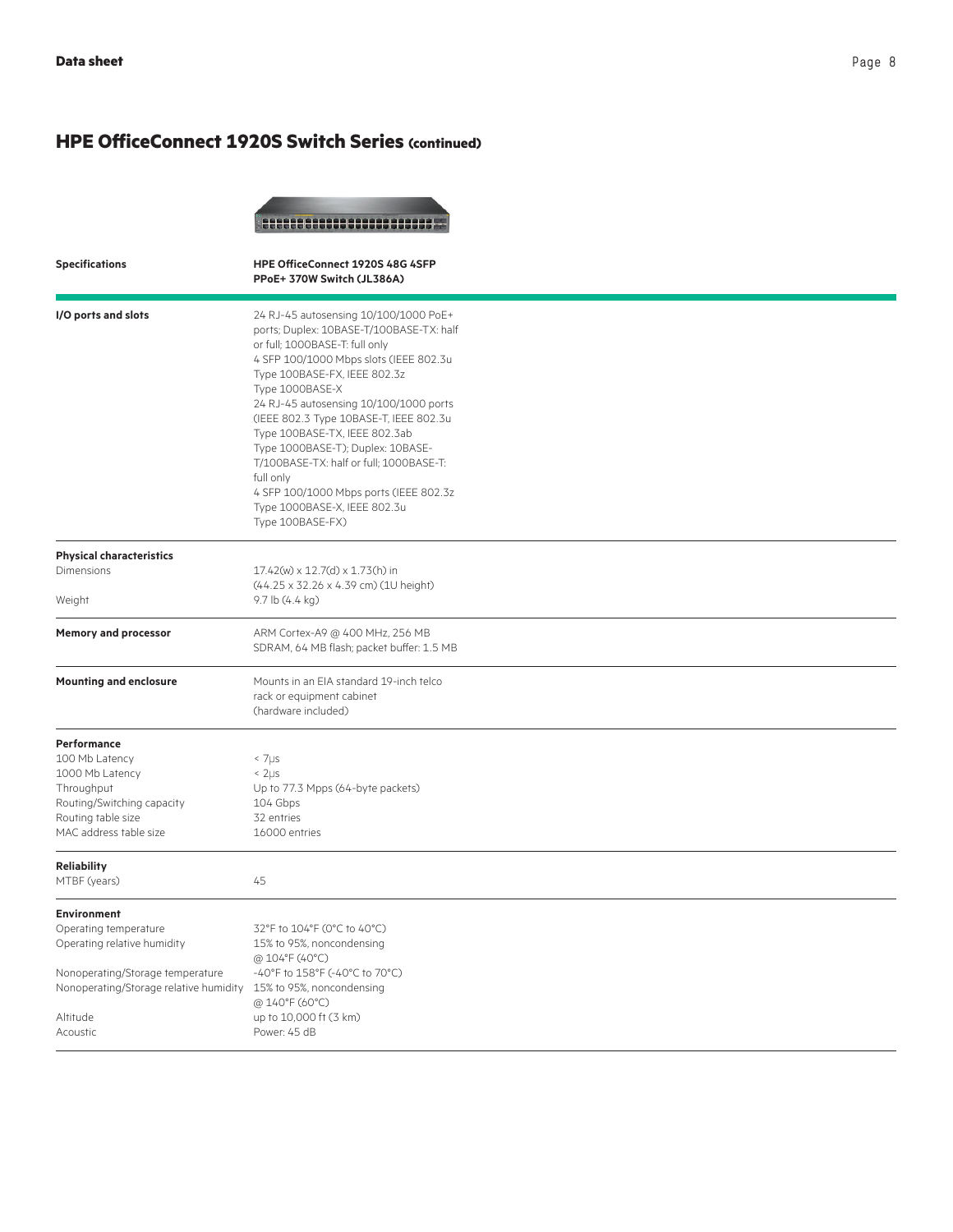### **HPE OfficeConnect 1920S Switch Series (continued)**

|  | <b>Specifications</b> |  |
|--|-----------------------|--|
|--|-----------------------|--|

**Specifications HPE OfficeConnect 1920S 48G 4SFP PPoE+ 370W Switch (JL386A)**

| <b>Electrical characteristics</b> |                                               |  |
|-----------------------------------|-----------------------------------------------|--|
| Frequency                         | 50/60 Hz                                      |  |
| AC voltage                        | 100 - 127/200 - 240 VAC                       |  |
| Current                           | $5.1/2.6$ A                                   |  |
| Maximum power rating              | 481W                                          |  |
| Idle power                        | 54.8 W                                        |  |
| PoE power                         | 370 W PoE+                                    |  |
|                                   |                                               |  |
|                                   | Notes:                                        |  |
|                                   | Maximum power rating is the worst-case        |  |
|                                   | theoretical maximum value provided for        |  |
|                                   | planning the infrastructure with 100%         |  |
|                                   | traffic, all ports plugged in.                |  |
| Safety                            | UL 60950-1; IEC 60950-1; EN 60950-1;          |  |
|                                   | CAN/CSA-C22.2 No. 60950-1;                    |  |
|                                   | EN 60825-1                                    |  |
| <b>Emissions</b>                  | VCCI Class A; CNS 13438; ICES-003             |  |
|                                   | Issue 5; Class A; FCC CFR 47 Part 15,         |  |
|                                   | Class A; EN 55032: 2015/CISPR-32              |  |
|                                   |                                               |  |
| <b>Immunity</b>                   |                                               |  |
| Generic                           | EN 55024, CISPR 24                            |  |
| EN<br><b>ESD</b>                  | EN 55024, CISPR 24<br>IEC 61000-4-2           |  |
| Radiated                          | IEC 61000-4-3                                 |  |
| EFT/Burst                         | IEC 61000-4-4                                 |  |
| Surge                             | IEC 61000-4-5                                 |  |
| Conducted                         | IEC 61000-4-6                                 |  |
| Power frequency magnetic field    | IEC 61000-4-8                                 |  |
| Voltage dips and interruptions    | IEC 61000-4-11                                |  |
| Harmonics                         | EN 61000-3-2, IEC 61000-3-2                   |  |
| Flicker                           | EN 61000-3-3, IEC 61000-3-3                   |  |
|                                   |                                               |  |
| Management                        | Web browser; SNMP Manager                     |  |
| <b>Notes</b>                      | Use only supported genuine                    |  |
|                                   | HPE mini-GBICs with your switch.              |  |
| <b>Services</b>                   | Refer to the Hewlett Packard Enterprise       |  |
|                                   | website at hpe.com/networking/services        |  |
|                                   | for details on the service-level descriptions |  |
|                                   | and product numbers. For details about        |  |
|                                   | services, and response times in your area,    |  |
|                                   | please contact your local Hewlett Packard     |  |
|                                   | Enterprise sales office.                      |  |
|                                   |                                               |  |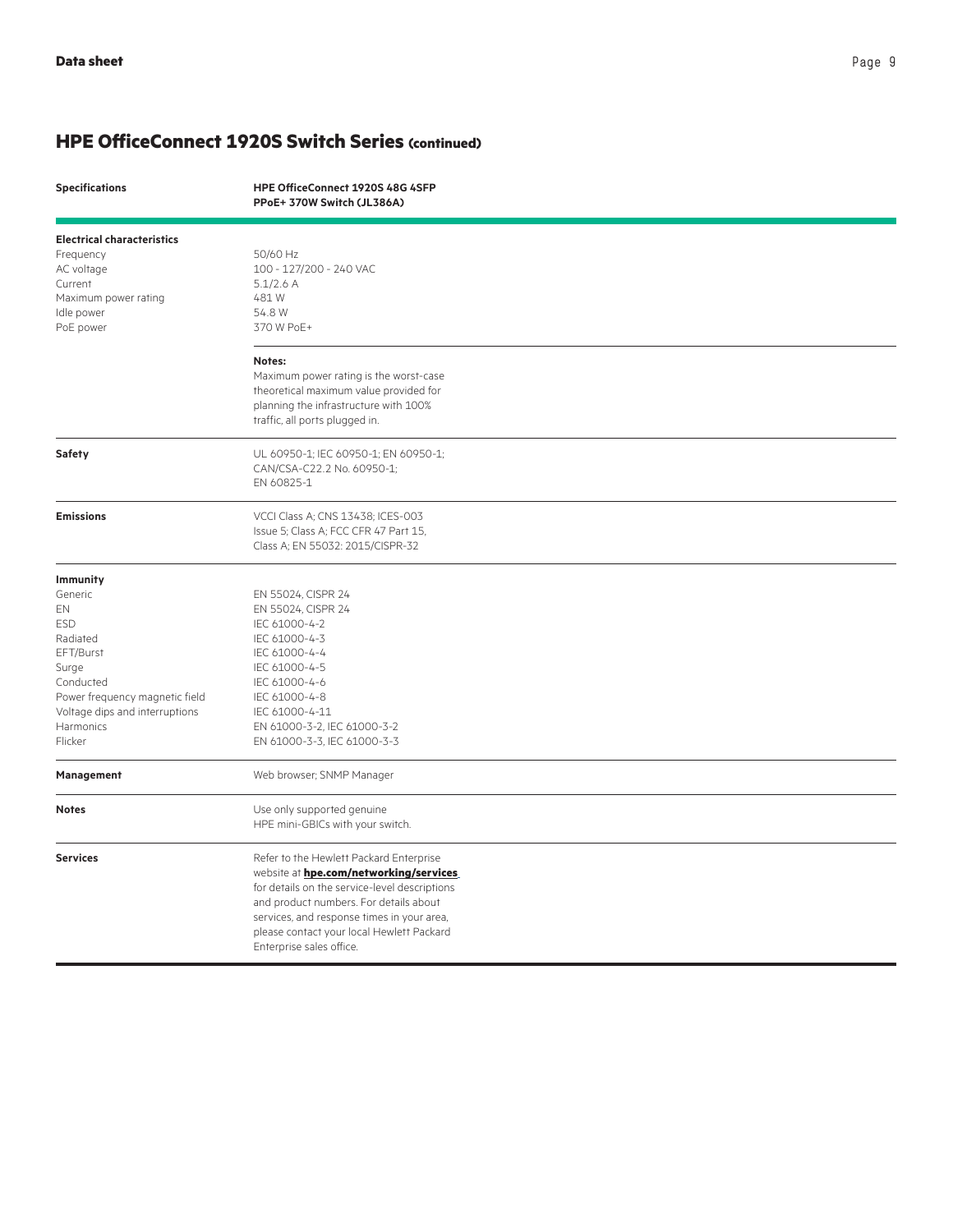## **Standards and Protocols**

(Applies to all products in series)

| <b>Device management</b> | RFC 2819 RMON                                                                                                                                                                                                                                                                                                                                               | Web UI                                                                                                                                                                                                                                                                                                                                               |
|--------------------------|-------------------------------------------------------------------------------------------------------------------------------------------------------------------------------------------------------------------------------------------------------------------------------------------------------------------------------------------------------------|------------------------------------------------------------------------------------------------------------------------------------------------------------------------------------------------------------------------------------------------------------------------------------------------------------------------------------------------------|
| <b>General protocols</b> |                                                                                                                                                                                                                                                                                                                                                             | IEEE 802.1D MAC Bridges<br>IEEE 802.1p Priority<br>IEEE 802.1Q VLANs<br>IEEE 802.1s (MSTP)<br>IEEE 802.1w Rapid Reconfiguration of<br>Spanning Tree<br>IEEE 802.3ad Link Aggregation Control<br>Protocol (LACP)<br>IEEE 802.3x Flow Control<br>IEEE 802.3 Type 10BASE-T<br>IEEE 802.3i 10BASE-T<br>IEEE 802.3ab 1000BASE-T<br>IEEE 802.3z 1000BASE-X |
| <b>MIBs</b>              | HC-ALARM-MIB<br>SNMP-FRAMEWORK-MIB<br>SNMP-NOTIFICATION-MIB<br>SNMP-USER-BASED-SM-MIB<br>SR-AGENT-INFO-MIB<br>BRIDGE-MIB (IEEE 802.1Q)<br>Q-BRIDGE-MIB (RFC 2674)<br>LLDP-MIB (IEEE 802.3AB)<br>LLDP-EXT-MED-MIB<br>LAG-MIB (IEEE 802.3ad)<br>RADIUS-ACC-CLIENT-MIB<br>EtherLike-MIB<br>IF-MIB (RFC 2863)<br>RFC1213-MIB II<br>Power Ethernet MIB (RFC3621) |                                                                                                                                                                                                                                                                                                                                                      |
| QoS/CoS                  | IEEE 802.1P (CoS)                                                                                                                                                                                                                                                                                                                                           |                                                                                                                                                                                                                                                                                                                                                      |
| <b>Security</b>          |                                                                                                                                                                                                                                                                                                                                                             | IEEE 802.1X Port Based Network Access<br>Control                                                                                                                                                                                                                                                                                                     |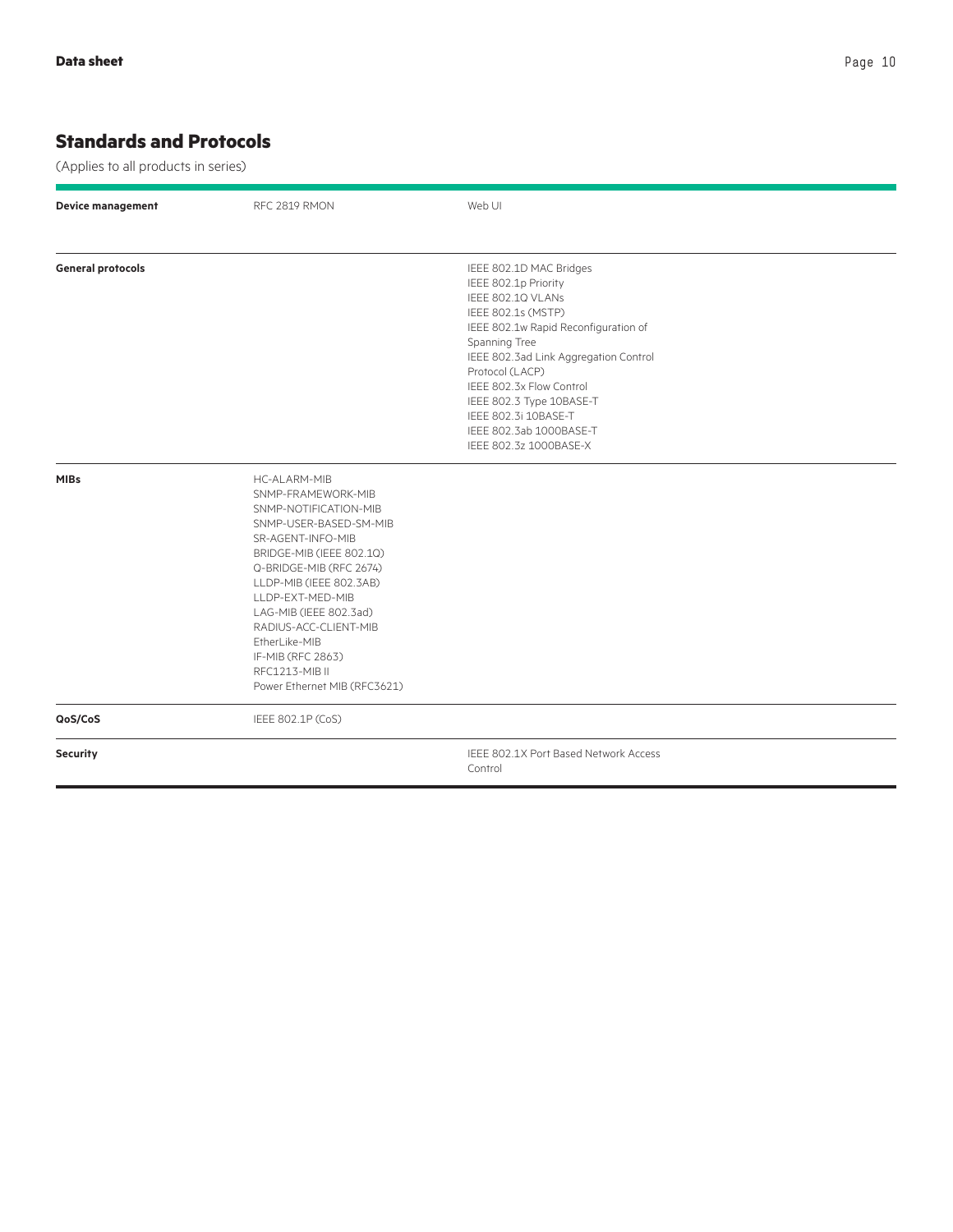## **HPE OfficeConnect 1920S Switch Series accessories**

| <b>Transceivers</b> | HPE X121 1G SFP LC SX Transceiver (J4858C)<br>HPE X121 1G SFP LC LX Transceiver (J4859C)<br>HPE X121 1G SFP RJ45 T Transceiver (J8177C)<br>HPE X111 100M SFP LC FX Transceiver (J9054C)                                                                                                                                                                                                                                                                                                                                                                                                                                                                                                                                                                                                                          |
|---------------------|------------------------------------------------------------------------------------------------------------------------------------------------------------------------------------------------------------------------------------------------------------------------------------------------------------------------------------------------------------------------------------------------------------------------------------------------------------------------------------------------------------------------------------------------------------------------------------------------------------------------------------------------------------------------------------------------------------------------------------------------------------------------------------------------------------------|
| <b>Cables</b>       | HPE 0.5 m Multimode OM3 LC/LC Optical Cable (AJ833A)<br>HPE 1 m Multimode OM3 LC/LC Optical Cable (AJ834A)<br>HPE 2 m Multimode OM3 LC/LC Optical Cable (AJ835A)<br>HPE 5 m Multimode OM3 LC/LC Optical Cable (AJ836A)<br>HPE 15 m Multimode OM3 LC/LC Optical Cable (AJ837A)<br>HPE 30 m Multimode OM3 LC/LC Optical Cable (AJ838A)<br>HPE 50 m Multimode OM3 LC/LC Optical Cable (AJ839A)<br>HPE Premier Flex LC/LC Multi-mode OM4 2 fiber 1m Cable (QK732A)<br>HPE Premier Flex LC/LC Multi-mode OM4 2 fiber 2m Cable (QK733A)<br>HPE Premier Flex LC/LC Multi-mode OM4 2 fiber 5m Cable (QK734A)<br>HPE Premier Flex LC/LC Multi-mode OM4 2 fiber 15m Cable (QK735A)<br>HPE Premier Flex LC/LC Multi-mode OM4 2 fiber 30m Cable (QK736A)<br>HPE Premier Flex LC/LC Multi-mode OM4 2 fiber 50m Cable (QK737A) |

### Learn more at **[hpe.com/networking](http://hpe.com/networking)**